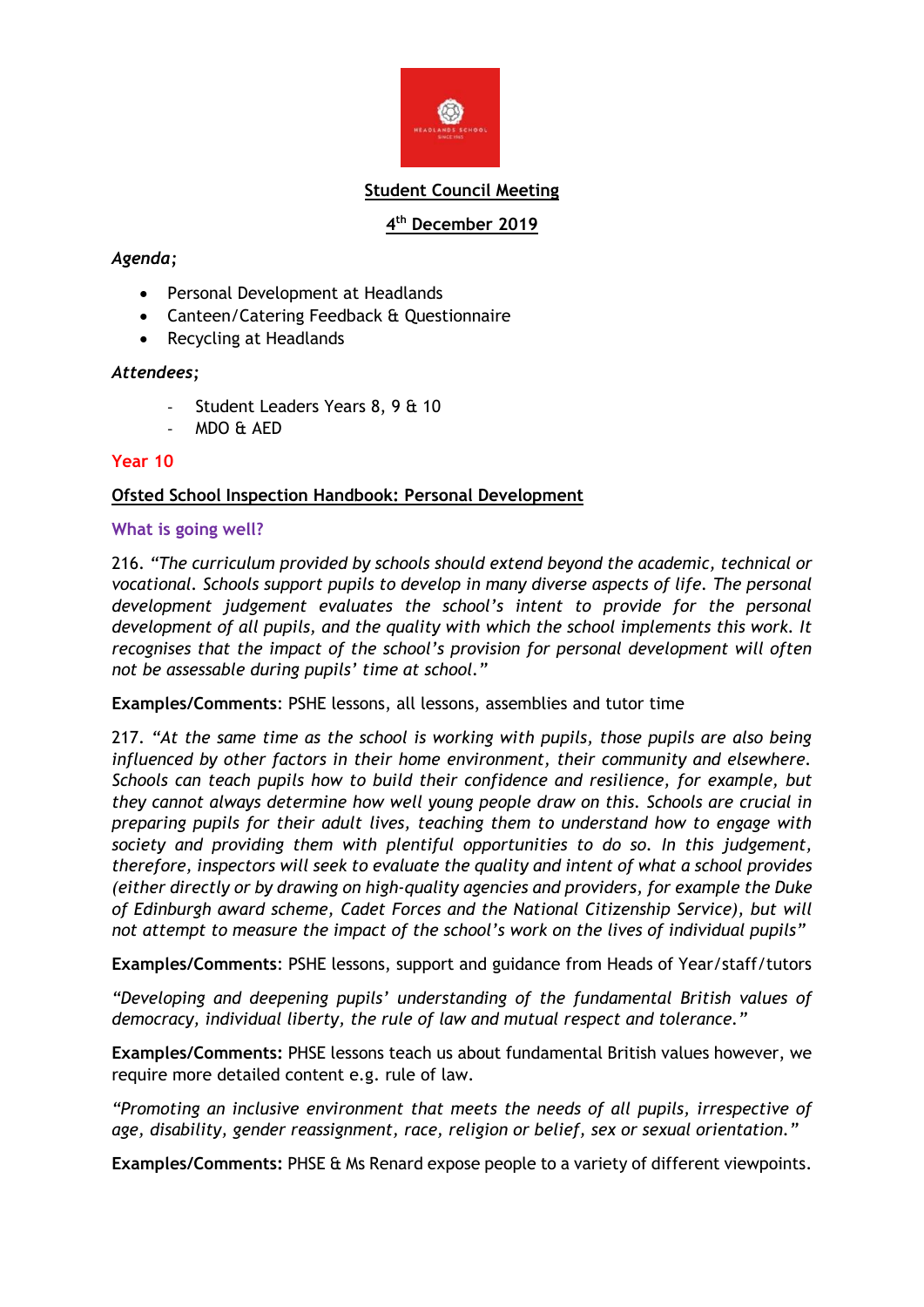218. *"[…] enabling pupils to recognise online and offline risk to their well-being […]"*

**Examples/Comments:** County lines assemblies/talks by police, drugs information/assemblies by reformed addicts, Prison Me No Way

*"[…] unbiased careers advice'*

**Examples/Comments:** mock interview day, Y10 work experience

220. *"Provision for the spiritual development of pupils includes developing their: ability to be reflective about their own beliefs (religious or otherwise) and perspective on life, knowledge of, and respect for, different people's faiths, feelings and values, […], others and the world around them, use of imagination and creativity in their learning, willingness to reflect on their experiences."*

**Examples/Comments:** PSHE lessons, assemblies & nearly every lesson.

221. *"Provision for the moral development of pupils […]"*

**Examples/Comments:** Drama, RS, PSHE, effective behaviour system and The Hub

222. *"Provision for the social development of pupils […]"*

**Examples/Comments:** Students visiting Headlands from other countries (France, Germany, South Africa), Student Leaders and Student Council, election held in the canteen & LRC, PSHE

223. *"Provision for the cultural development of pupils […]"*

**Examples/Comments:** JRE assemblies, RS, History lessons (Scarborough castle), sports trips**,**  PSHE, school choir, PGL trip

224. *"From September 2019, schools are able to follow a new relationships and sex education and health education curriculum. From September 2020, they will be required by law to follow it. Primary-age children must be taught about positive relationships and respect for others, and how these are linked to promoting good mental health and wellbeing. In addition, sex education will become mandatory at secondary level."*

**Examples/Comments:** Y10 sex education during PSHE time

226. *"Inspectors will use a range of evidence to evaluate personal development, including: the range, quality and take-up of extra-curricular activities offered by the school."*

**Examples/Comments:** Science club, netball club, rugby, trampolining, debating, cycling, skateboarding, debating and more!

#### **What do we need to improve?**

218. *"This judgement focuses on the dimensions of the personal development of pupils that our education system has agreed, either by consensus or statute, are the most significant. [….]. Developing responsible, respectful and active citizens who are able to play their part and become actively involved in public life as adults"*

**Comment/Solution:** Students who "break the rules" should be given less chances before a stricter approach is taken.

*"Promoting an inclusive environment that meets the needs of all pupils, irrespective of age, disability, gender reassignment, race, religion or belief, sex or sexual orientation."*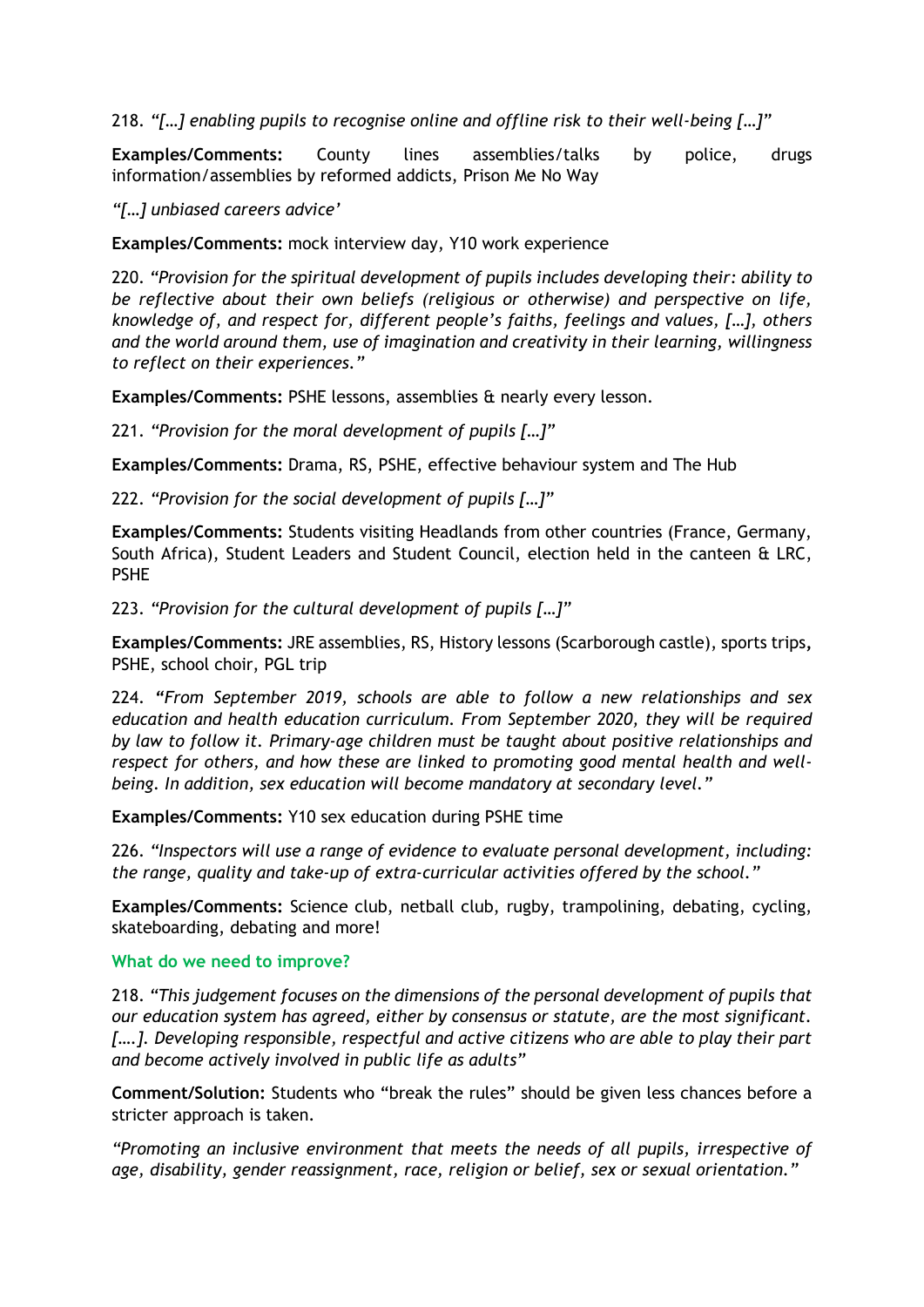**Comment/Solution:** Unfortunately, despite our good PHSE lessons it doesn't stop people making slurs against people who are different.

*"Developing pupils' character, which we define as a set of positive personal traits, dispositions and virtues that informs their motivation and guides their conduct so that they reflect wisely, learn eagerly, behave with integrity and cooperate consistently well with others. This gives pupils the qualities they need to flourish in our society."*

**Comment/Solution:** Some students have learnt behaviours traits which are not acceptable in society. They have learned them from home.

220*. "*Sense of enjoyment and fascination in learning about themselves, others and the world around them".

**Comment/Solution:** Incorporate more into PSHE lessons

223. *"Ability to recognise, and value, the things we share in common across cultural, religious, ethnic and socio-economic communities."*

**Comment/Solution**: We should have more information in relation to socio-economic variance and what this means.

*"Knowledge of Britain's democratic parliamentary system and its central role in shaping our history and values, and in continuing to develop Britain."*

**Comment/Solution:** Include more in assemblies & PSHE lessons

224. *"[…] sex education and health education curriculum […]"*

**Comment/Solution:** could year 7 & 8 have the same content in terms of sex education lessons as year 10?

*"Spiritual, moral, social and cultural development"*

**Comment/Solution:** could we have a curriculum assembly on PSHE and how the course is spaced out across the year and the year(s)?

### **Year 9**

**What is going well?**

220. "knowledge of, and respect for, different people's faiths, feelings and values."

**Examples/Comments:** JRE assemblies, opportunities to work with students from our partner schools in Germany, France, South Africa and China

221. "ability to recognise right and wrong […]"

**Examples/Comments:** Teachers & Student Leaders model morally acceptable behaviour.

222. *"use of a range of social skills in different contexts, for example working and socialising with other pupils, including those from different religious, ethnic and socioeconomic backgrounds."*

**Examples/Comments:** Student exchange programmes, collecting food for the Hinge Centre.

222. *"willingness to participate in a variety of communities and social settings, including by volunteering, cooperating well with others and being able to resolve conflicts effectively."*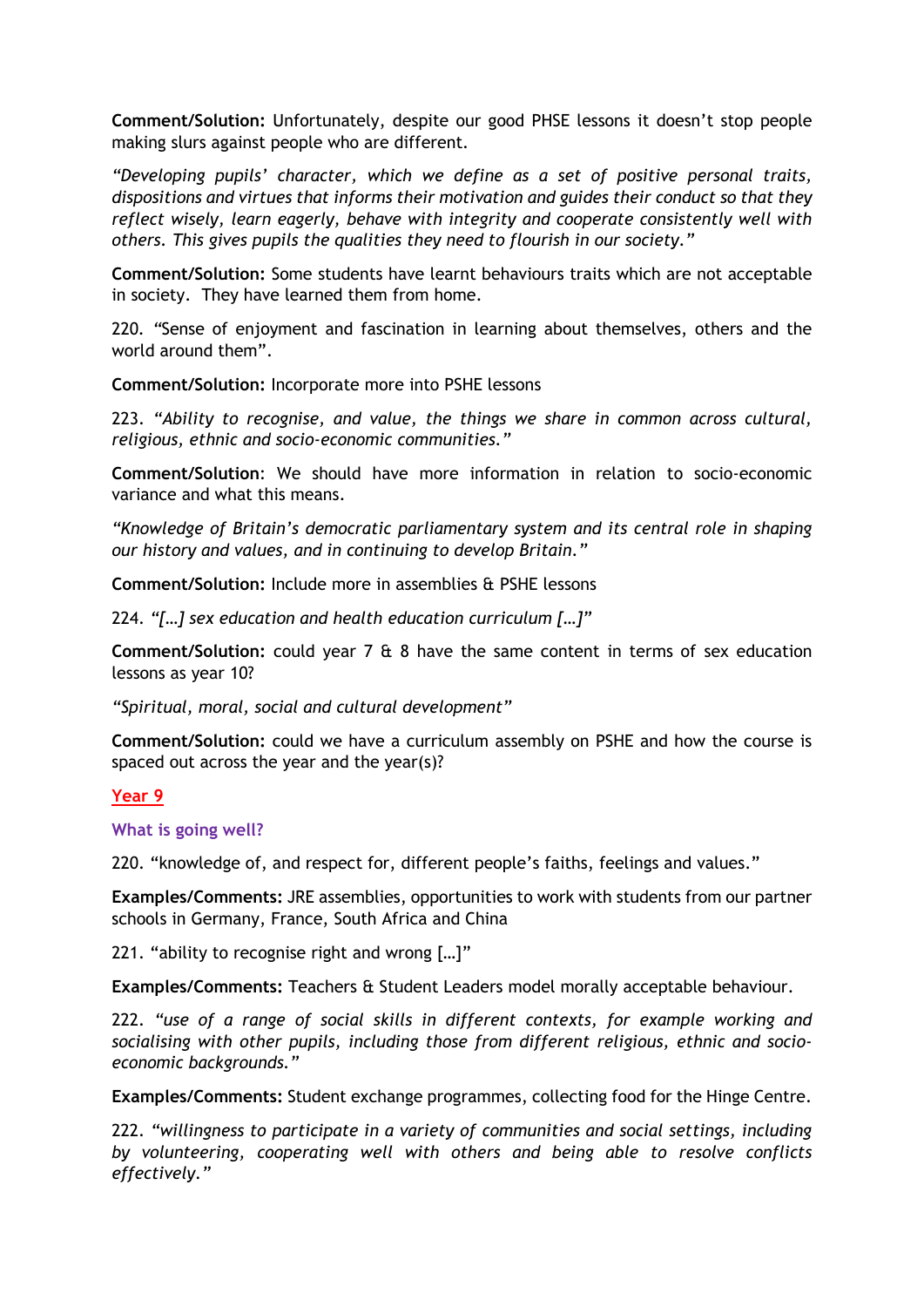**Examples/Comments:** Debating concepts in lessons, Big Climate Fightback event, meetings with Heads of Year, transition presentations in Primary schools during the summer term.

223. "ability to recognise, and value, the things we share in common across cultural, religious, ethnic and socio-economic communities."

**Examples/Comments:** RS lessons, PSHE, collaborative tasks in core and option subjects

**What do we need to improve?**

216. *[…] provide personal development for all pupils, and the quality with which the school implements this work"*

**Comment/Solution:** Provide more opportunities for independent work in all PSHE lessons to build students' confidence.

217. *"[…] either directly or by drawing on high-quality agencies and providers […]"*

**Comment/Solution:** Start doing the Duke of Edinburgh Award Scheme and Cadet Forces.

220. *"Sense of enjoyment and fascination about themselves, others and the world around them."*

**Comment/Solution:** Include even more practical work in lessons to help show this.

220. *"Willingness to reflect on their experiences."*

**Comment/Solution:** Have more dedicated time during tutor to express experiences, feelings and thoughts.

221. *"ability to recognise the difference between right and wrong and to readily apply this understanding in their own lives, and to recognise legal boundaries and, in doing so, respect the civil and criminal law of England."*

**Comment/Solution:** Have more lessons in PSHE that show us how to apply the understanding of right and wrong in our everyday lives.

221. *"interest in investigating and offering reasoned views about moral and ethical issues and ability to understand and appreciate the viewpoints of others on these issues."*

**Comment/Solution:** Even more PSHE lessons to have a clearer view of moral and ethical issues.

222. *"acceptance of and engagement with the fundamental British values of democracy, the rule of law, individual liberty […]"*

**Comment/Solution:** There should be bigger posters around school showing the British Values.

**NB:** MDO & AED pointed out the British values poster in MDO classroom and encouraged students to take notice of displays in all departments.

222. *"acceptance of and engagement with the fundamental British values of democracy, the rule of law, individual liberty and mutual respect and tolerance of those with different faiths and beliefs. They will develop and demonstrate skills and attitudes that will allow them to participate fully in and contribute positively to life in modern Britain."*

**Comment/Solution:** More assemblies and PSHE lessons about politics.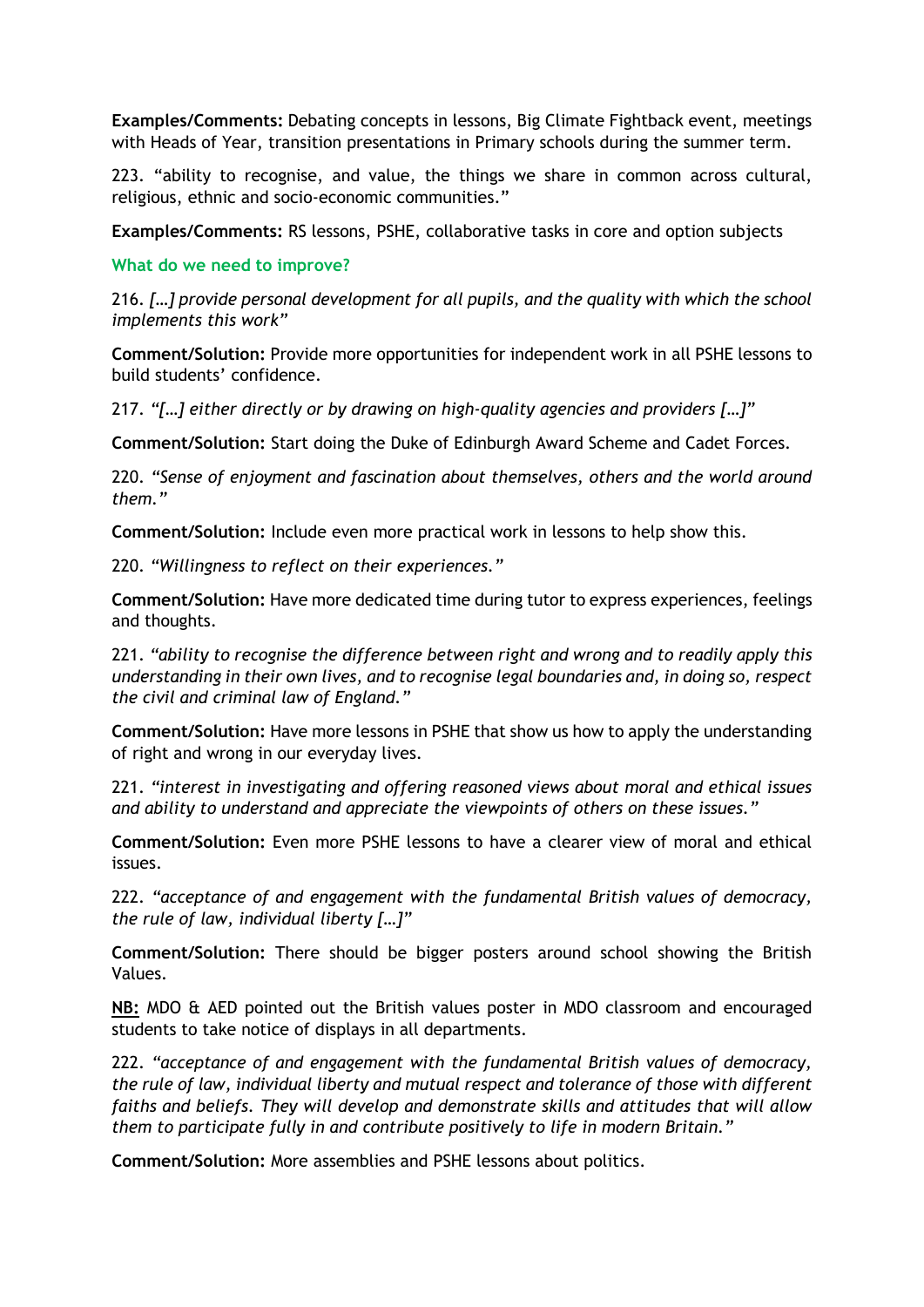223. *"ability to recognise, and value, the things we share in common across cultural, religious, ethnic and socio-economic communities"*

**Comment/Solution:** Focus more on similarities rather than differences between social groups in RS & PSHE.

226. *"how well leaders promote British values […]"*

**Comment/Solution:** Mention even more about British Values in assemblies.

**Year 8** 

**What is going well?**

216. *"Schools support pupils to develop in many diverse aspects of life. The personal development judgement evaluates the school's intent to provide for the personal development of all pupils […]"*

**Examples/Comments:** Effective reward system (stamps), PD and attendance certificates, diverse extra-curricular activities, opportunities to choose academic, artistic and practical subjects at KS4.

217. *"At the same time as the school is working with pupils, those pupils are also being influenced by other factors in their home environment […]"*

**Examples/Comments:** strong links with parents/carers (postcards, phone calls, letters, parent's evenings, option evenings, open days etc.)

217. *"[…] plentiful opportunities […]"*

**Examples/Comments:** work experience, mock interview day, Prison Me No Way, Student Leader programme

218. *"[…] sex or sexual orientation"*

#### **Examples/Comments:** PSHE

228. *"The school prepares pupils for modern Britain, developing their understanding of the fundamental British values of democracy […]"*

**Examples/Comments:** Headlands General Election

228. *"[…] no forms of discrimination are tolerated"*

**Examples/Comments:** Isolation, negative comments & exclusion

**What do we need to improve?**

216. *"[…] extend beyond the academic, technical or vocational."*

**Comment/Solution:** It would be good to know about what real world work experiences staff have had.

217. *"[…] for example the Duke of Edinburgh award scheme […]"*

**Comment/Solution:** The school should offer the opportunity to earn the Duke of Edinburgh award.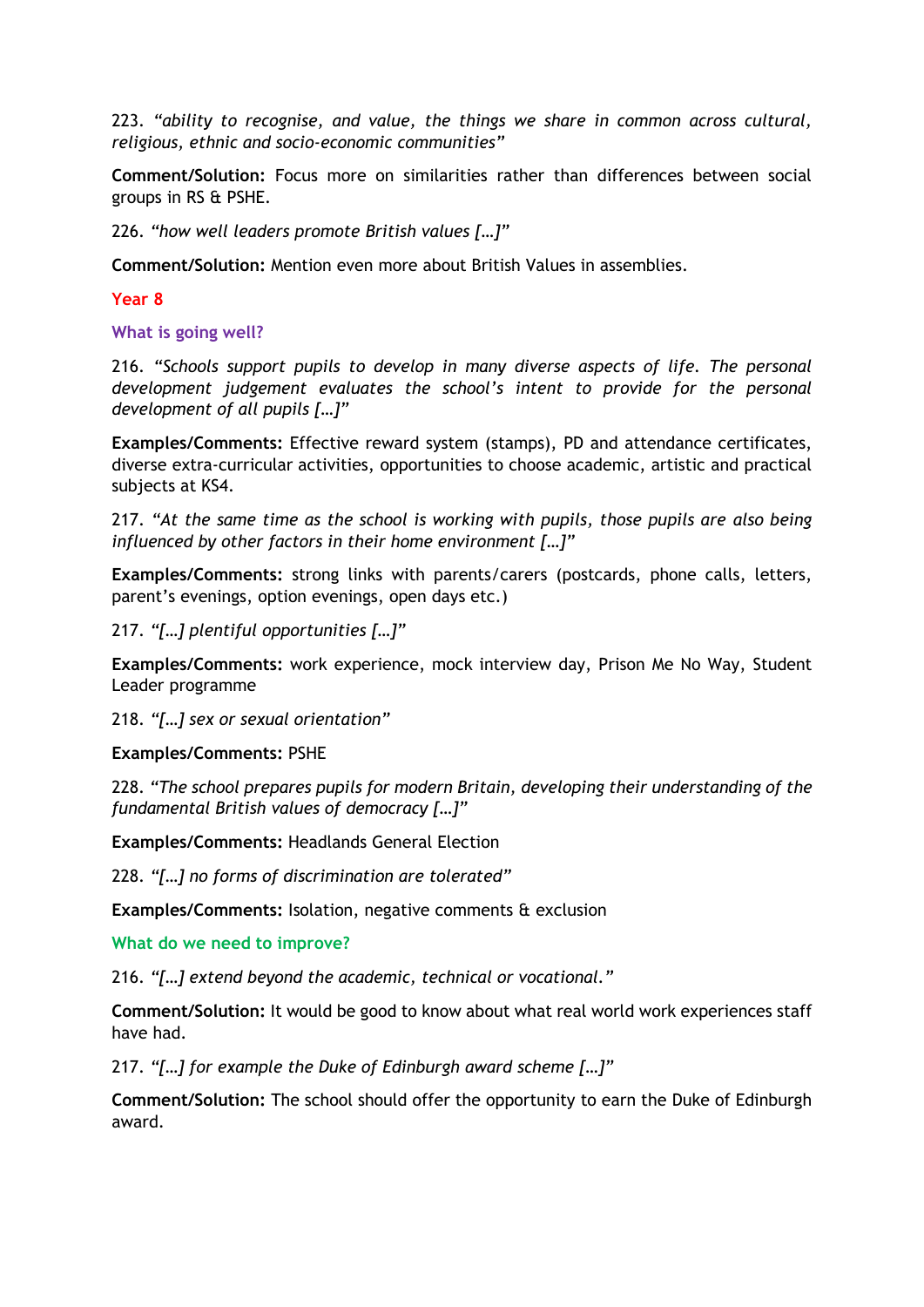217. *"Schools are crucial in preparing pupils for their adult lives, teaching them to understand how to engage with society and providing them with plentiful opportunities to do so."*

**Comment/Solution:** Great opportunities for Student Leaders – how could this be extended to the rest of the students?

218. *"promoting equality of opportunity […]"*

**Comment/Solution:** Standardisation of experiences between X & Y halves of the year especially in Years 7  $\&$  8. Can Leaders check the school should provide the same sports in PE for both girls and boys to help promote gender equality?

218. *"developing pupils' confidence, resilience and knowledge so that they can keep themselves mentally healthy."*

**Comment/Solution:** The Student Council should meet at least every two weeks during Tutor. We should have a student stress rehabilitation room, with beanbags and a school dog!

218. *"contact with employers to encourage pupils to aspire, make good choices and understand what they need to do to reach and succeed in the careers to which thy aspire."*

**Comment/Solution:** We want to know even more about our career choices. Teachers should have a 'bring your partner to work day' to learn about their jobs.

218. *"Developing responsible, respectful and active citizens who are able to play their part […]"*

**Comment/Solution:** The school could provide additional opportunities for students that are like actual jobs, for example Student Leaders.

220. "sense of enjoyment and fascination in learning about themselves, others and world around them."

**Comment/Solution:** No concerns**.**

221. *"understanding of the consequences of their behaviour and actions"*

**Comment/Solution:** We could do more activities involving the justice system

221. *"[..] recognise legal boundaries […] respect the civil and criminal law of England."*

**Comment/Solution:** More experiences such as 'Prison Me No Way!'

221. *"interest in investigating and offering reasoned views about moral and ethical issues and ability to understand and appreciate the viewpoints of others on these issues."*

**Comment/Solution:** Students know how to discuss & debate issues, but we could have even more in-class debates.

222. *"acceptance of and engagement with the fundamental British values of democracy, the rule of law, individual liberty and mutual respect and tolerance of those with different faiths and beliefs. They will develop and demonstrate skills and attitudes that will allow them to participate fully in and contribute positively to life in modern Britain."*

### **Comment/Solution:** No comment

223. *"understanding and appreciation of the range of different cultures in the school and further afield."*